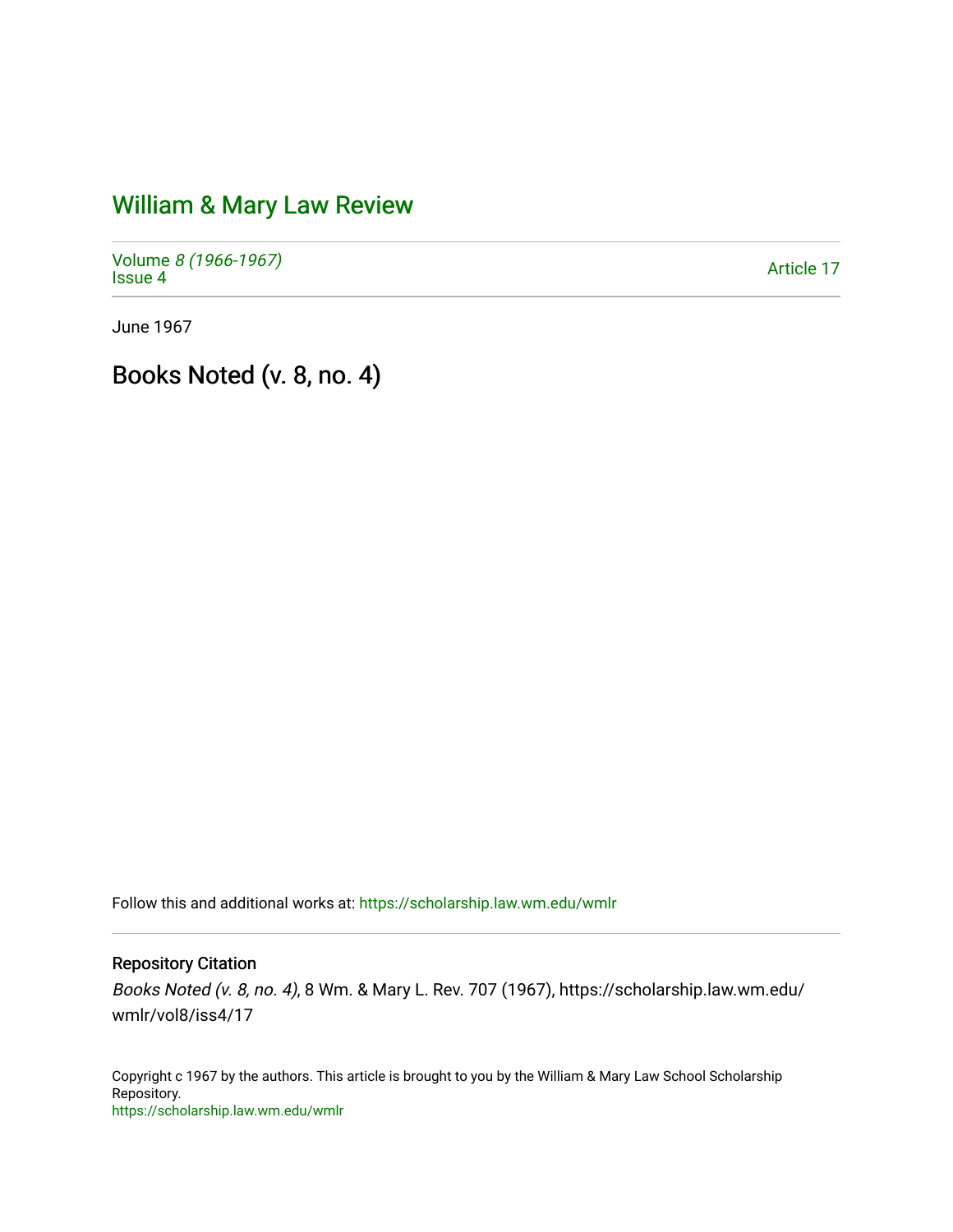# *BOOKS NOTED*

*The Functions of International Law: An Introduction to the Role of International Law in the Contemporary World.* By William D. Coplin, Chicago, Illinois: Rand McNally and Co., 1966. Pp. 294.

The purpose of this book is to set forth the operational role of international law in the contemporary world not only for the introductory student, but also for the mature student by providing an approach which creates meaningful theoretical questions rather than by furnishing dogmatic answers. In order to carry forth this purpose, the author has found it necessary to employ analogies with domestic law and make interdisciplinary use of other fields in the social sciences. The subject matter of international law is discussed in terms of democratic legal systems, legislative processes, the precepts of international bargaining, and the concepts of political socialization and culture derived through comparative study. Structurally, the book is divided into five main parts or chapters. The first one poses general theoretical questions and provides a framework for the rest of the book; and then respectively, the allocation of legal competences among states, the limitation of violence in international conflict, the development of international social and economic welfare legislation, and the climate of opinion on international relations in the development of an international political culture, which serves as a summarization, are treated. Lastly, a number of international treaties are included as supplementary material at the end of the book. Primary of academic note, this book serves simultaneously as an introduction and an attempt to develop a theoretical framework for the analysis of international law.

## *Criminal Responsibility and Mental Disease.* By C. R. Jeffery. Springfield, Illinois: Charles C. Thomas, 1967. Pp. 324. \$11.00.

The author, Director of Delinquency Research, Washington School of Psychiatry, and Visiting Lecturer in Criminology at New York University Law School, presents a critical appraisal of the interrelation among law, psychiatry, and the behavioral sciences in the treatment of criminal offenders. The book is based on a study of the Durham Rule in the District of Columbia, and incorporates a study of twenty criminal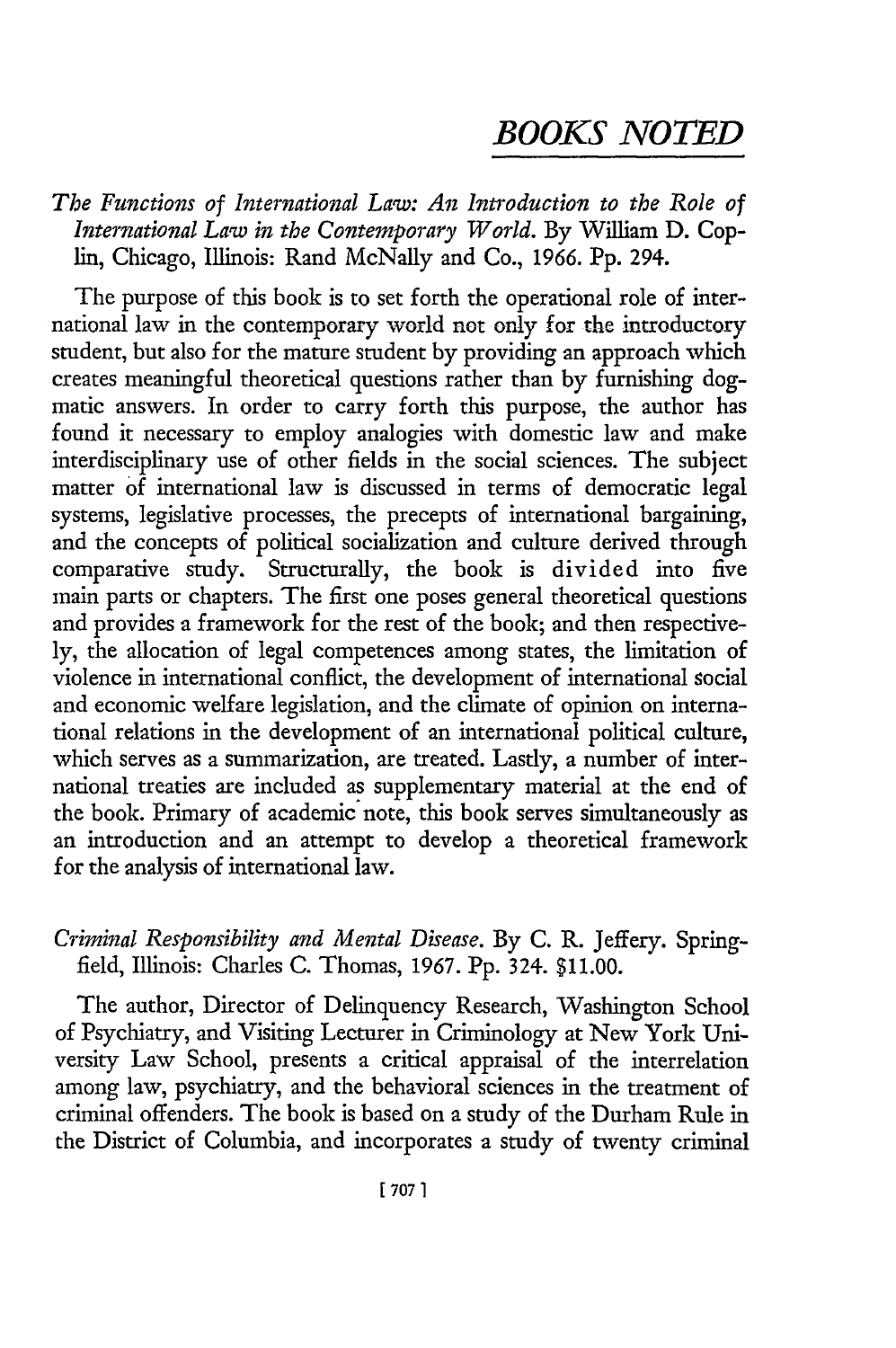cases along with interviews of lawyers and psychiatrists. Dr. Jeffery contends that present criminal law and procedure have failed to make use of modern developments in the behavioral sciences, and presents strong arguments and evidence in support of the conclusion that a thorough overhaul in this area is necessary. The approach recommended is the use of behavioral psychology to control behavior by environmental contingencies, an approach which is provocative and refreshing in an area of legal and moral concepts conspicuously less that successful.

## *Pattern Automobile Interrogatories.* By Douglas Danner. Rochester, New York: The Lawyers Co-operative Publishing Co., *1966.* **Pp.** *651.* \$25.00.

That the use of interrogatories may be both beneficial and even essential in the great majority of automobile cases is attested by the modern trend toward full pretrial disclosure of the relevant facts. Outlining the useful functions to which an interrogatory may be applied, the author includes discovery of new facts, verification of known facts to narrow the area of dispute, and assistance in settlements by clarifying the issues involved. Interrogatories may also be profitably employed in impeaching testimony of witnesses and often in finding an adversary's vulnerability. With these objects in mind, the author sets out an exhaustive array of inquiries in a systematic order suited to the requirements of motor vehicle practices. Not only are many of these interrogatories tailored to fulfill specific purposes, such as preserving the testimony of witnesses, determining damages, and proving or disproving negligence, but also to fit numerous fact situations. Finally, alternate interrogatories are included to fit the differing needs of either party-plaintiff or defendant. Although Mr. Danner recognizes several possible disadvantages in using interrogatories, including forcing an adversary to solidify his testimony and eliminating the element of surprise, he points out that interrogatories are usually of considerable profit when used with discretion. The text should undoubtedly prove a great time-saver in its thorough coverage of all aspects of automobile practice.

*The Right to Silence: Privileged Communication and the Fastor.* By William Harold Tiemann. Richmond: John Knox Press, 1964. Pp. *166.* \$2.50.

In this book, William Tiemann, a Protestant minister, examines the present status of what is known in law as the "priest-penitent privilege."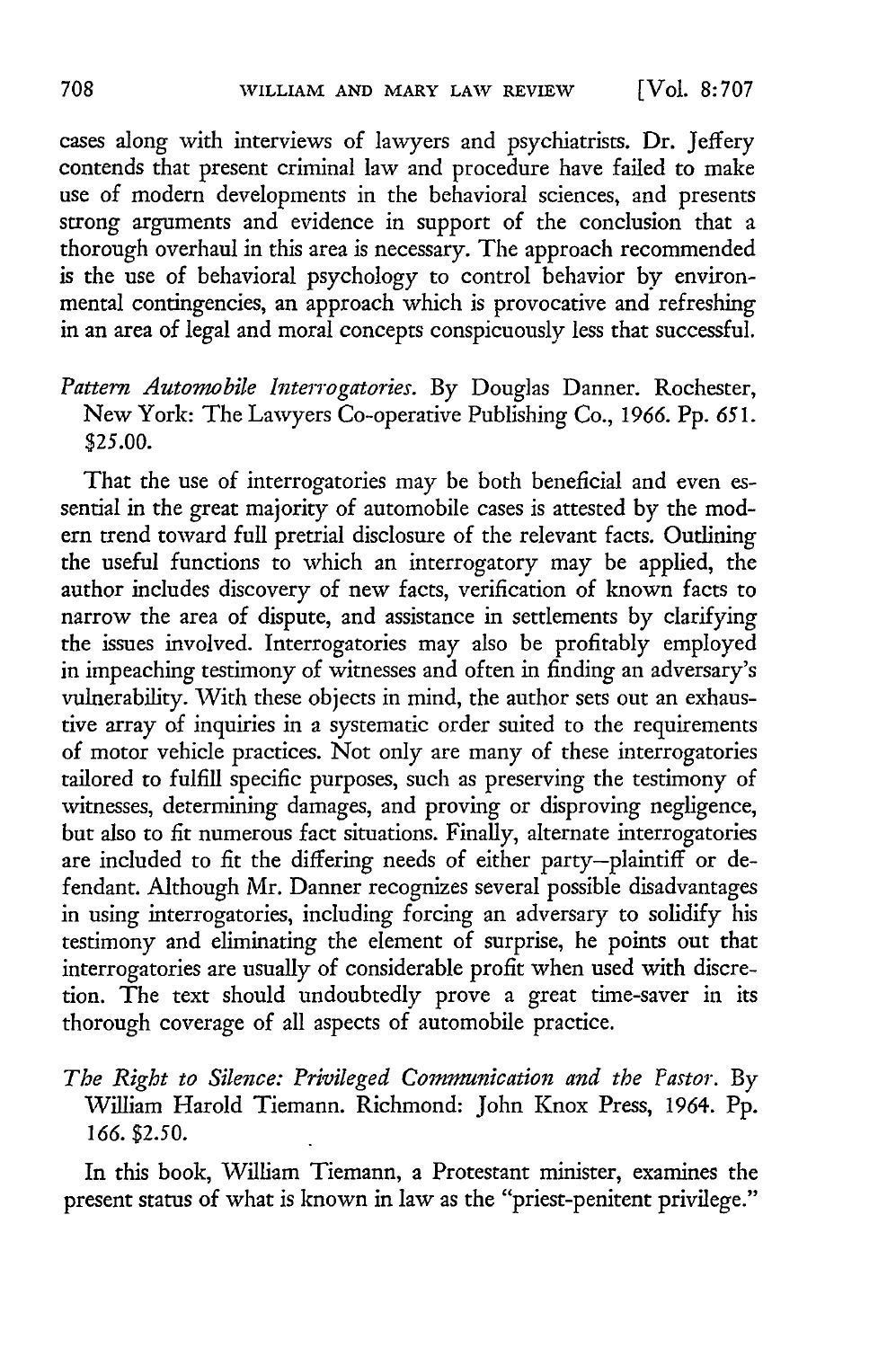Every week a minister meets in his study with people who have problems. At these times, he receives confidences of the most intimate character. Later he is notified that he must testify in court concerning something revealed to him in the course of counseling and confession. What legal right does he have to remain silent? The Reverend Mr. Tiemann indicates that under the common law the privilege to remain silent was rarely recognized. He shows that although thirty-seven states recognize the privilege in statutes, they are so strictly construed that they are usually meaningless. In the first section, he discusses the kind of cases which might arise where the pastor and the law meet; the Church's historic understanding of her role of silence in the ministry of counseling and confession; and the current theological reexamination of confession. In the second portion, he takes up legal considerations. When is a minister privileged to keep silent and when not? How do state laws vary and how have they been interpreted? What unresolved issues need attention? He closes with guidance for the minister who has been subpoenaed. The author expresses the opinion that the minister's right to receive and hold privileged communications is not adequately protected today, concluding that legislation is needed to remedy the problem. This book will provide the practicing attorney with an undefstanding of the problem of privileged communications as it affects the'clergy. This might facilitate his handling of the clergy and other guidance counselors in the courtroom.

*The New Wage Hour Law.* (Revised Edition-1967). By the Editorial Staff of the Labor Relations Reporter Under the Direction of Howard J. Anderson, Managing Editor, The Bureau of National Affairs, Inc.: 1967. 393 pp.

The Fair Labor Standards Act of 1938 was the culmination of federal efforts primarily during the Great Depression to control hours. As subsequently amended, it is administered by the Secretary of Labor through the Administrator of the Wage and Hour Division of the Department of Labor. The law establishes minimum wage, overtime, and child labor standards which apply to employees engaged in interstate commerce. The law as applied does not deal in a blanket way with industries as a whole, but is determined on the basis of the employee's activities. The law also specifies a number of exemptions from its minimum-wage and overtime requirements. The law, since its enactment in 1938, has passed through several stages of modernization, tightening of restrictions, and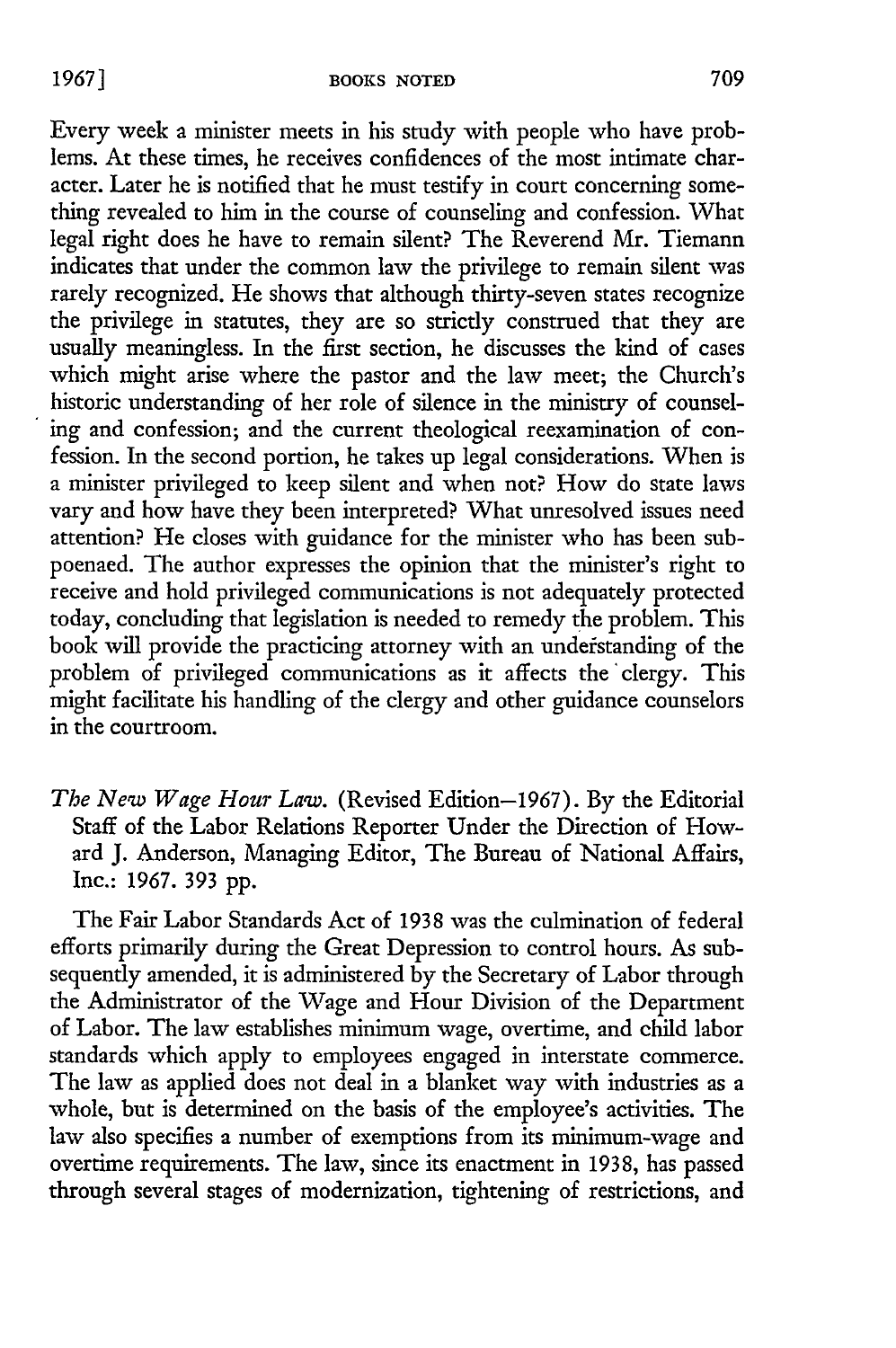broadening coverage for employees and expanding the number of employees covered. Prior to 1966, the most significant amendments enacted were in 1961 when coverage was substantially broadened, the minimum wage was increased to \$1.25 per hour, and the concept of "enterprise" was introduced which laid the groundwork for later expansion of coverage. On September 23, 1966, President Johnson signed into law, a group of amendments that will have important and far-reaching effects. *The New Wage and Hour Law* is a highly detailed and analytical manual written to provide the basis for an initial understanding of the law as amended in **1966.** It analyzes the revised law in the light of the objectives of the original law, the court decisions construing it, various administrative regulations and interpretations, and the legislative history of the new amendments. In this publication, the authors give detailed explanations concerning the evolution of the law, the general rules governing the determination of coverage, the broadened "enterprise" concept, the establishments and employees exempted under the Act, the rules governing white-collar exemptions, the minimum-wage standards, the equal-pay standard, the rules for computing hours of work and overtime pay, the restrictions on child labor, the administration and enforcement provisions under the Act, and the relationship of the Act as amended with other laws. In summary, *The New Wage and Hour Law* serves as a brief, detailed, and well-written operating manual useful not only for obtaining a broad understanding of the law but also for its further application into the many and varied legal problems which will invariably arise by virtue of its broadened scope and coverage.

#### *The New Confession Standards-Miranda v. Arizona.* By Hon. Nathan R. Sobel. New York: Gould Publications, **1966.** Pp. 153. *\$6.50.*

In this book the author, Justice of the Supreme Court, State of New York, Kings County, discusses the older exclusionary rules in the law of confessions with primary emphasis on their relationship to *Miranda.* The changes in the "traditional involuntary rule," established by the Supreme Court in *Browun v. Mississippi* (1936), which were brought about by the *Massiab* "defendant stage" and the *Escobedo* "accusatory stage" exclusionary rules are discussed. These decisions did not preclude the application of the traditional rule, particularly to the issue of coercion. Now, under *Miranda,* it is no longer possible to have issues of coercion, *Miranda* does not affect the *Massiah* "defendant stage," but it does make the Escobedo "accusatory stage" rule extinct. In addition to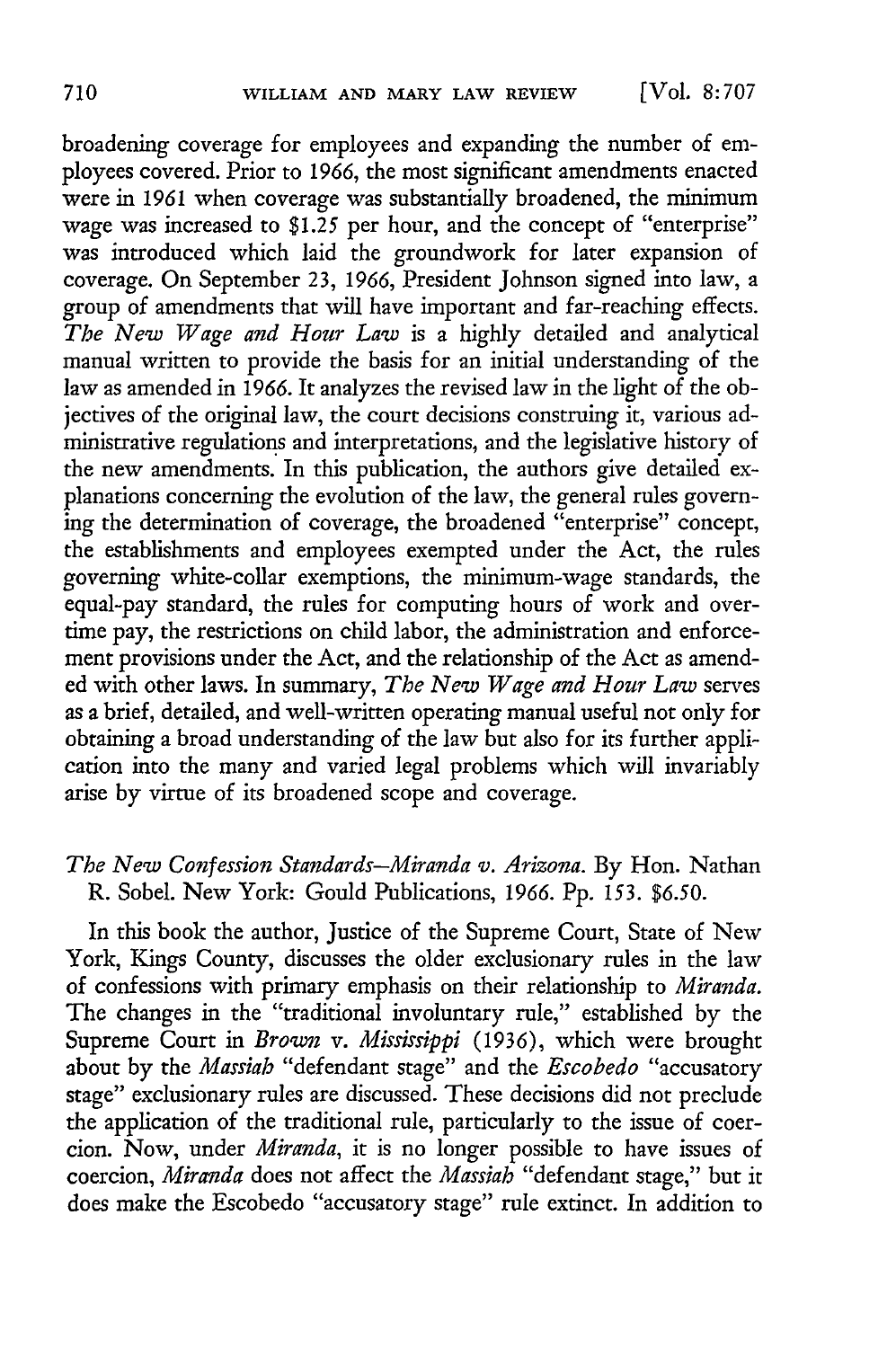the two exclusionary rules, *Miranda* based on the Fifth Amendment and *Massiah* based on the Sixth Amendment, a third, quasi exclusionary rule is developed. This is the Fourth Amendment "primary taint" rule *(Wong Sun v. United States* (1963)). The procedural and practical problems of applying these rules are discussed. This book's greatest value lies in the fact that its organization makes it an easily accessible reference work for practicing lawyers.

### *Lawyers and Their Work* (1967)-By Quintin Johnstone and Dan Hopson, Jr. The Bobbs Merrill Company, Inc.: 1967. 604 pp. \$10.00.

The legal profession today is faced with the problem of providing adequate legal services to an increasingly complex society. The traditional function of lawyers in assisting in the community process of authoritative decision is being eroded in that more and more laymen are performing legal services as law increasingly pervades human affairs. This book is concerned with delimiting these problems facing the legal profession in England and America and suggesting some solutions to them. The authors present the problems against a background including in-depth analysis of the education and qualifications of lawyers, the organizations which represent them, and the central roles lawyers play, as advisers, advocates, and adjudicators, in the control and operation of the community process of authoritative decision. Central emphasis is placed on making available satisfactory legal services from lawyers or lawyer's competitors at a fair price to all persons who can benefit from them. Rarely, if ever, should lack of financial resources, inferior social status, or unpopularity of cause prevent a client from securing the services of some lawyer able to help him or justify the lawyer in not providing satisfactory service. The means by which this can be accomplished, by standards to guide lawyers in providing their services and by goals to which the legal profession should strive, is the invaluable contribution of this penetrating study.

*Arrests, Searches, Confessions* by William E. Ringel, Gould Publications, Jamaica, New York. 1966. Pp. 328. \$6.00.

A number of recent decisions have drastically affected the law of arrests, searches, and confessions. Federal constitutional questions affect virtually all trials in state courts. This book was written to assist both lawyers and judges in reviewing and understanding the state of the law on these 'questions. The book covers questions of self-incrimination,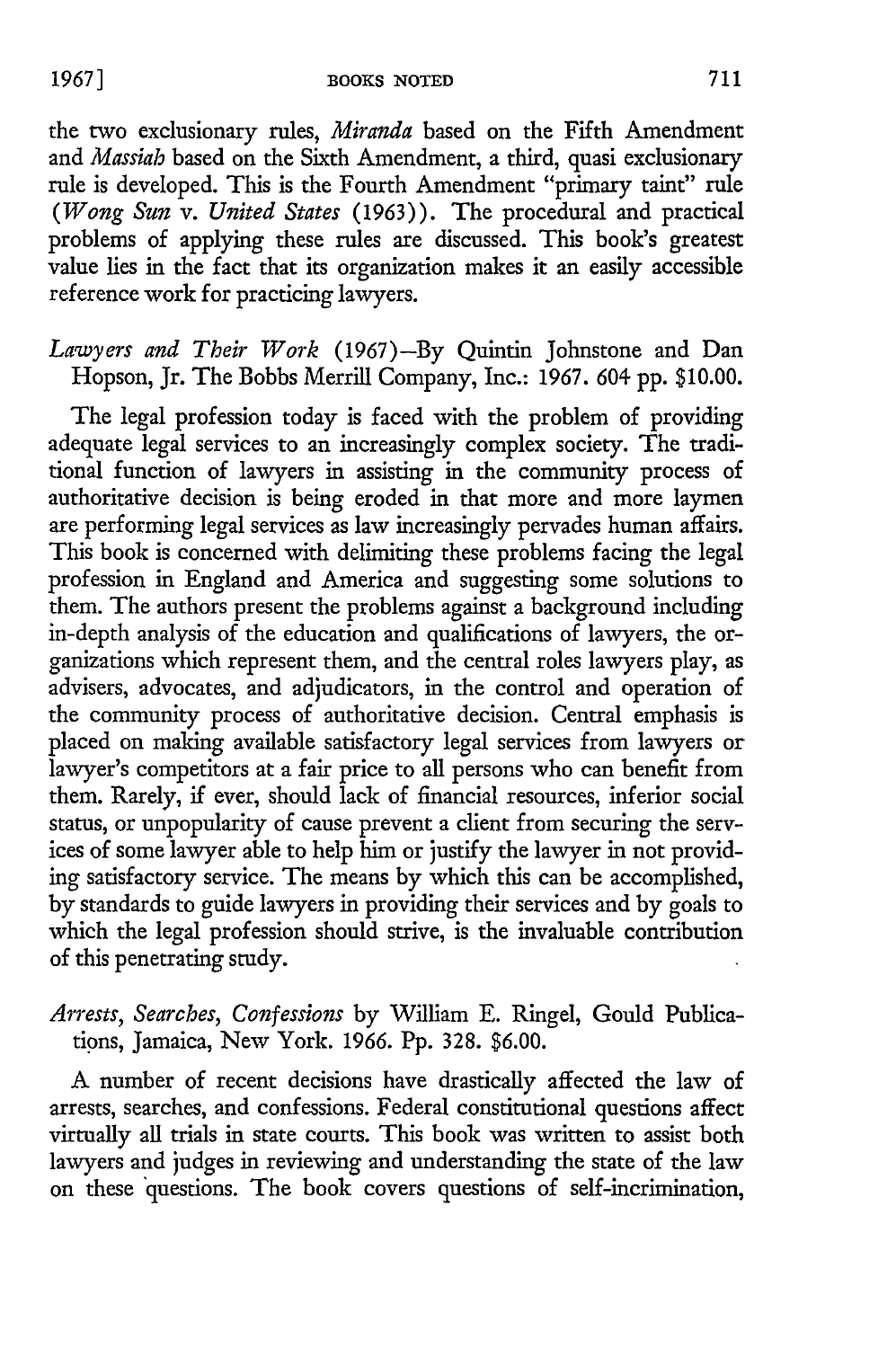right to counsel, discovery, wiretapping, unlawful search and seizure, use of informants, and probable cause. Chapters are also devoted to discussions of the motion to suppress, police as trespassers, controverting search warrants, and other subjects.

The field of confessions, admissions, and inculpatory statements is particularly well covered, and the effects of decisions such as *Miranda v. Arizona,* and *Escobedo v. Illinois* are analyzed and summarized. This book is an expanded and updated version of a similar book which enjoyed great success following its initial publication in *1956.* Although Federal and New York law is emphasized, the law of other jurisdictions is also treated where appropriate. The book is presented in a readyreference format, for the use of the trial lawyer as well as the legal researcher. It should be a valuable addition to the library of any lawyer practicing or interested in criminal or constitutional law.

*Crime and Its Correction: An International Survey of Attitudes and Practices* by John P. Conrad, Berkeley and Los Angeles; University of California Press, 1967. **Pp.** 312. \$1.95.

In order to discover whether prisoners are being prepared for constructive participation in the community or rather becoming hardened and inbittered by their correctional experience, the author traveled throughout the United States, Canada and Europe studying present conditions and advances in the correctional world. Based on his interviews and observations, the book offers a new perspective as it provides a realistic account of current correctional practices throughout the world. The emphasis is on a more humane program, the aim of which is not only the containment of delinquents, but also their ultimate rehabilitation as useful members of society. The author gives a concise description of the major ideological conflicts in correction, reports on the patterns of practice found in the survey, presents case illustrations of science applied to correctional problems and concludes with suggestions for corrections in a number of critical cases.

*Legal Considerations on Ionizing Radiation: Radionuclides and Radiation Emitting Devices.* By Gerald L. Hutton, LL.B. Springfield, Illinois: Charles C. Thomas, 1966. Pp. 93. *\$5.50.*

New and intricate legal problems have accompanied the increased use of radioactive materials and other radiation emitters during the past decade. In *Legal Considerations on Ionizing Radiation,* the author deals